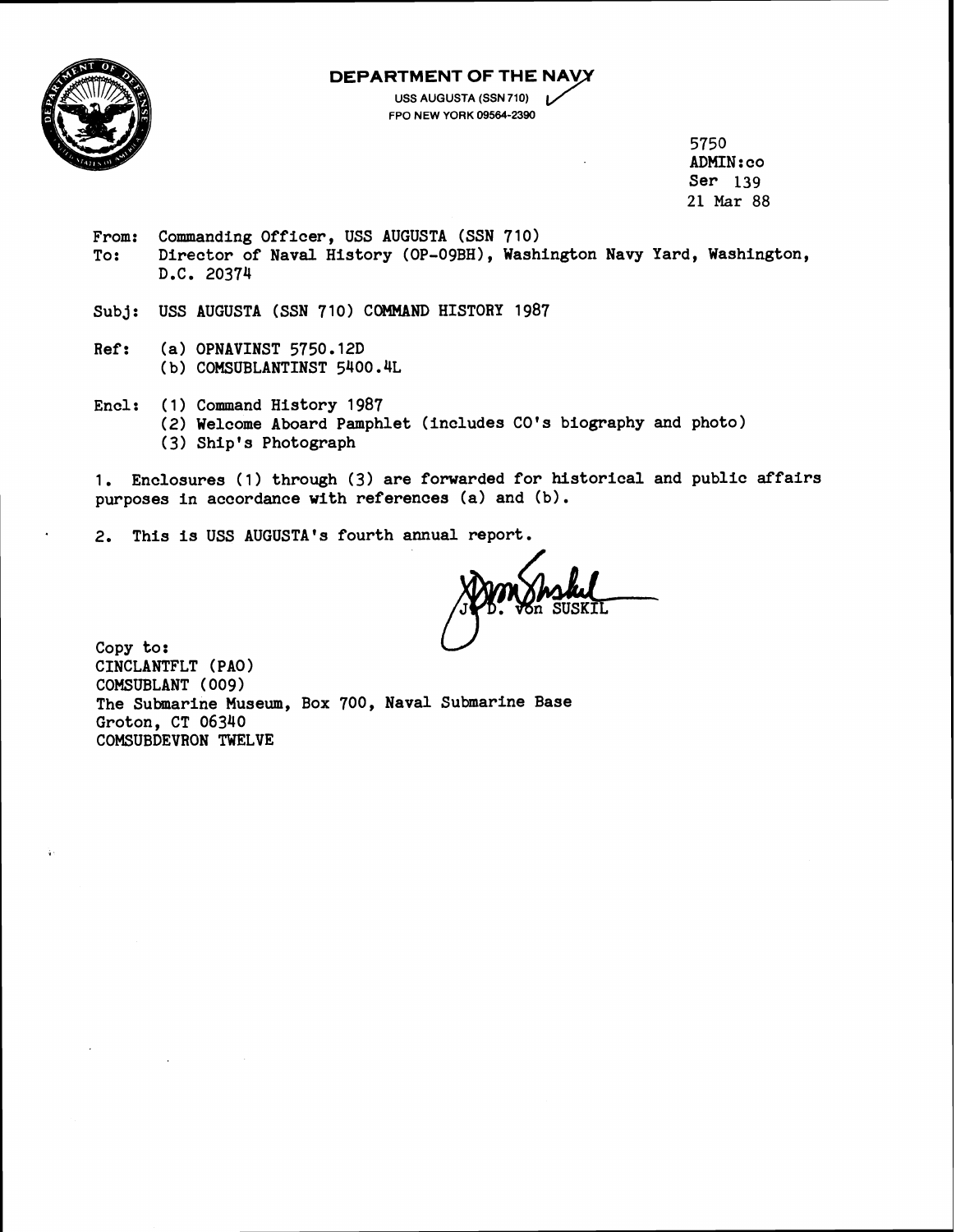# **USS AUGUSTA (SSN 710)**

## **1987 COH4AlfD HISTORY**

### Command Composition and Organization.

USS AUGUSTA (SSN 710), the thirtieth 688 Class fast attack submarine, is one of the most advanced undersea vessels of its type in the world. Her mission: to hunt down and destroy enemy surface ships and submarines. She carries a crew of 15 officers and approximately 120 enlisted men, all highly qualified specialists in their fields. USS AUGUSTA, under the command of Commander James D. von SUSKIL, is attached to Submarine Development Squadron TWELVE, and is homeported in Groton, CT. Lieutenant Commander Gary R. WLEKLINSKI is the Executive Officer.

Chronology:

| 5-16 Jan 87               | Operational Reactor Safeguards Examination (ORSE).                                     |
|---------------------------|----------------------------------------------------------------------------------------|
| $20 - 24$ Jan 87          | Tactical Readiness Examination, Pre-Overseas Movement<br>Certification.                |
| 2 Feb - 2 May 87          | North Atlantic Deployment                                                              |
| 22 May - 22 Jul 87        | Selected Restricted Availability                                                       |
| 23 Jul - 16 Aug 87        | Acoustic Trials<br>Midshipman Orientation Cruise                                       |
| 21 Aug - 2 Sep 87         | Wide Aperture Array Technical Evaluation                                               |
| 8-24 Sep 87               | Anti-Submarine Warfare Exercise LANTSUBASWEX 4-87.<br>St. Croix, USVI<br>Surprise ORSE |
| 30 Sep - 2 Oct 87         | Exercise Agile Player                                                                  |
| 15-16 Oct 87              | Navy Technical Proficiency Inspection                                                  |
| <b>26 Oct - 24 Nov 87</b> | Prospective Commanding Officer Operations                                              |

#### Narrative:

USS AUGUSTA began the new year with the standard battery of inspections: an Operational Reactor Safeguards Examination (ORSE), Tactical Readiness Examination (TRE), and Pre-Overseas Movement Certification in preparation for a North Atlantic deployment in early February.

Lasting until early May, the North Atlantic deployment consisted of participation in LANTSUBASWEX 2-87 and some real-world ASW work. Port calls to Holy Loch, Scotland and Halifax, Nova Scotia bracketed the deployment as the crew earned the Sea Service Ribbon for these sustained operations.